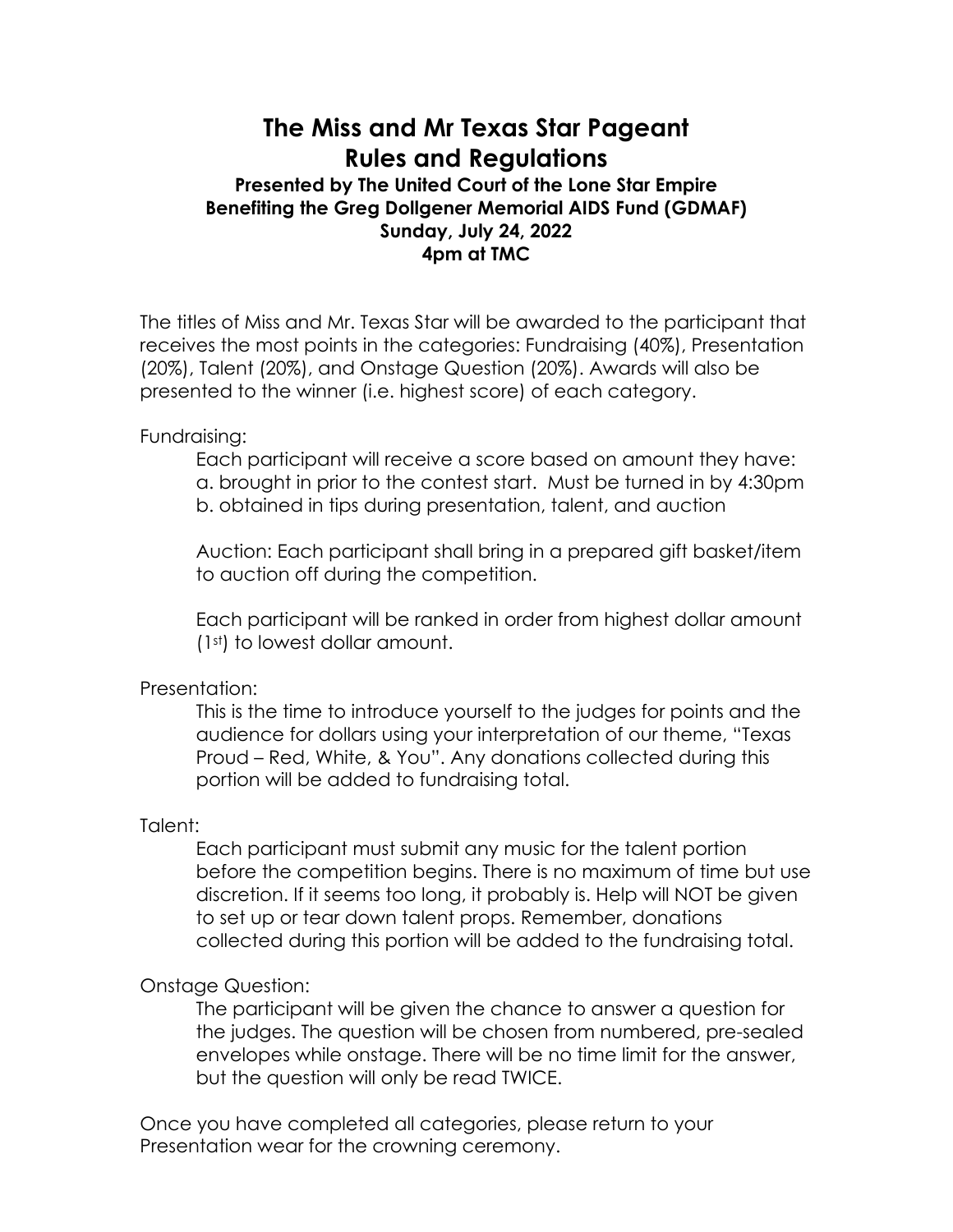

**Contestant Application** 

| What would you do to the represent the title of Mr/Miss Texas                    |  |
|----------------------------------------------------------------------------------|--|
|                                                                                  |  |
|                                                                                  |  |
|                                                                                  |  |
|                                                                                  |  |
| Most Influential GLBT Person to you and why: ___________________________________ |  |
|                                                                                  |  |
| What is the most important issue facing the Texas LGBT                           |  |
|                                                                                  |  |
|                                                                                  |  |